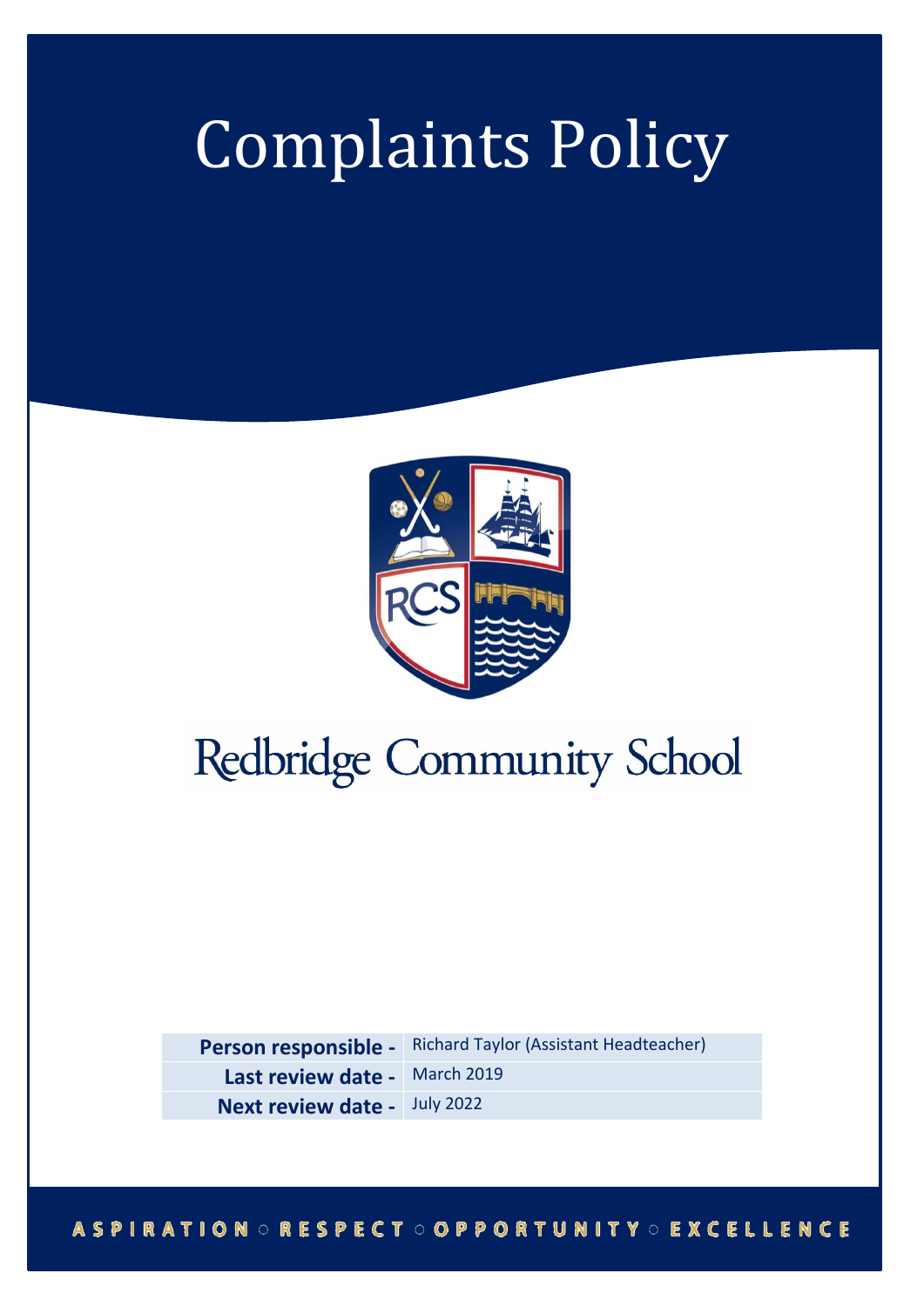### **Contents**

|    | 1. Who can make a complaint                         | Page 3 |
|----|-----------------------------------------------------|--------|
|    | 2. The difference between a concern and a complaint | Page 3 |
|    | 3. How to raise a concern or make a complaint       | Page 3 |
| 4. | Anonymous complaints                                | Page 4 |
| 5. | Time scales                                         | Page 4 |
| 6. | Complaints received outside of term time            | Page 4 |
| 7. | Scope of this complaints procedure                  | Page 4 |
| 8. | Resolving complaints                                | Page 5 |
|    | 9. Withdrawal of a complaint                        | Page 6 |
|    | 10. Stage 1                                         | Page 6 |
|    | 11. Stage 2                                         | Page 7 |
|    | 12. Next steps                                      | Page 8 |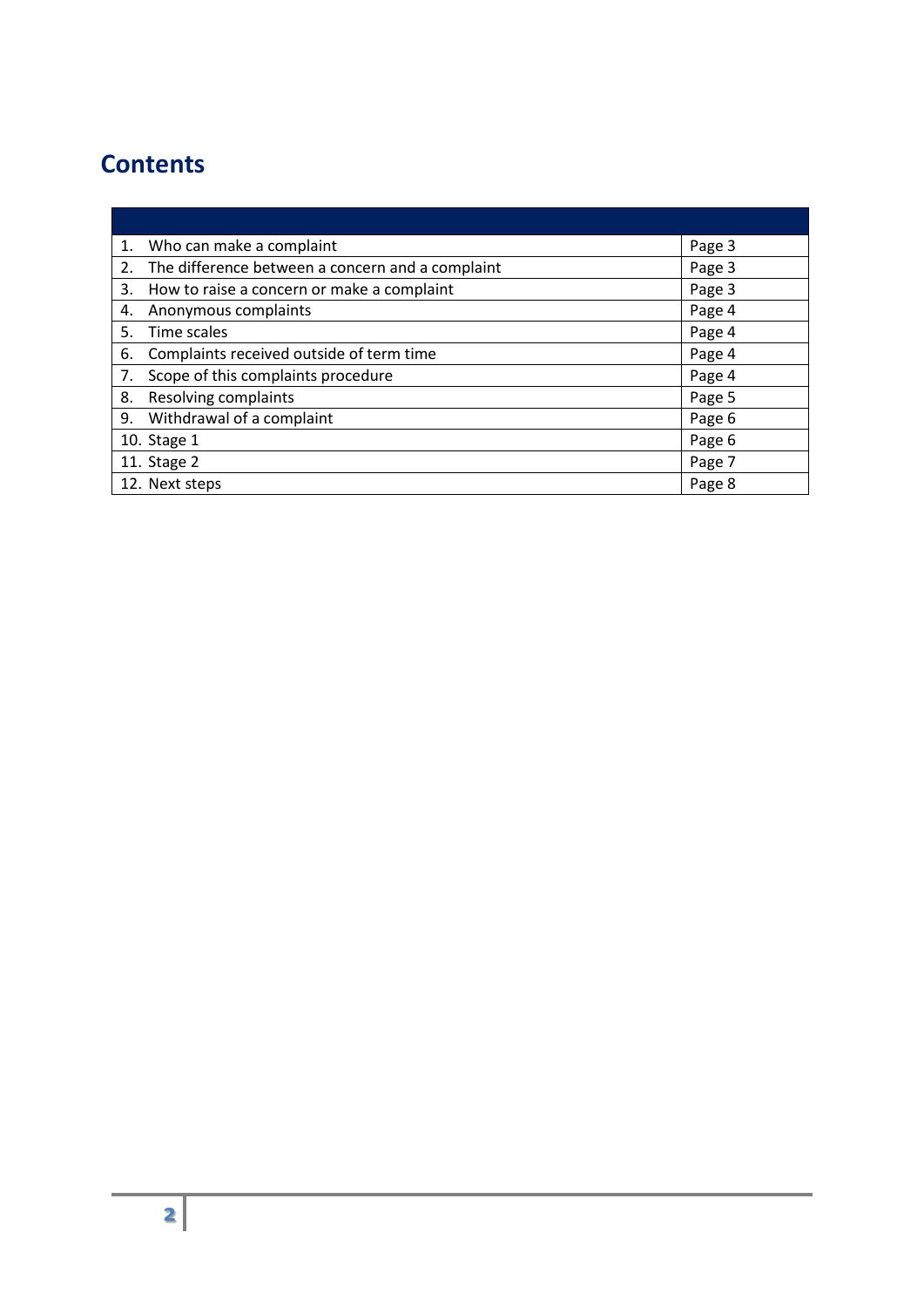#### **Who can make a complaint?**

This complaints procedure is not limited to parents or carers of children that are registered at the school. Any person, including members of the public, may make a complaint to Redbridge about any provision of facilities or services that we provide. Unless complaints are dealt with under separate statutory procedures (such as appeals relating to exclusions or admissions), we will use this complaints procedure.

#### **The difference between a concern and a complaint**

A concern may be defined as '*an expression of worry or doubt over an issue considered to be important for which reassurances are sought'*.

A complaint may be defined as '*an expression of dissatisfaction however made, about actions taken or a lack of action*'.

It is in everyone's interest that concerns and complaints are resolved at the earliest possible stage. Many issues can be resolved informally, without the need to use the formal stages of the complaints procedure. Redbridge takes concerns seriously and will make every effort to resolve the matter as quickly as possible.

If you have difficulty discussing a concern with a particular member of staff, we will respect your views. In these cases, a member of the Senior Management team, will refer you to another staff member. Similarly, if the member of staff directly involved feels unable to deal with a concern, a member of the Senior Management team will refer you to another staff member. The member of staff may be more senior but does not have to be. The ability to consider the concern objectively and impartially is more important.

We understand however, that there are occasions when people would like to raise their concerns formally. In this case, Redbridge will attempt to resolve the issue internally, through the stages outlined within this complaints procedure.

#### **How to raise a concern or make a complaint**

A concern can be made in person, in writing or by telephone. It may also be made by a third party acting on behalf of a complainant, as long as they have appropriate consent to do so. With respect to a telephone call, the school will respond within 48 hours. This is because all staff have timetabled lessons/ meetings and this provides reasonable time for them to reply.

Concerns should be raised in the first instance with either the class teacher or tutor who is directly involved in the concern. If the issue remains unresolved, the next step is to make a formal complaint.

Complainants should not approach individual governors to raise concerns or complaints. They have no power to act on an individual basis and it may also prevent them from considering complaints at Stage 2 of the procedure.

Complaints against school staff (except the headteacher) should be made in the first instance, to Mr Jason Ashley (the headteacher) via the school office*.* Please mark them as Private and Confidential. Complaints must be written letters and not sent in by email.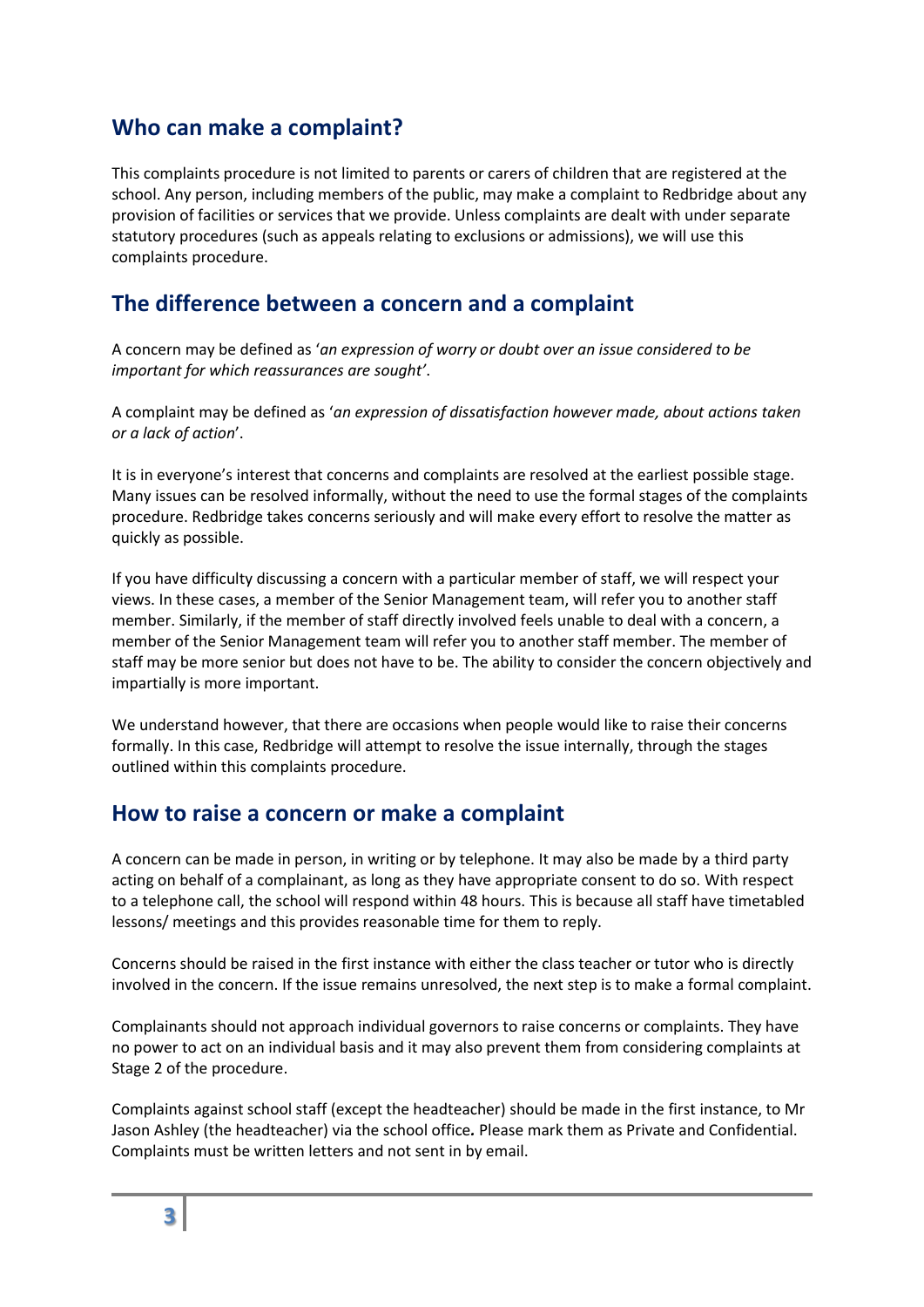Complaints that involve or are about the headteacher should be addressed to Mr David Whalley (the Chair of Governors), via the school office. Please mark them as Private and Confidential.

Complaints about the Chair of Governors, any individual governor or the whole governing body should be addressed to Ms Kate Crisell (the Clerk to the Governing Body) via the school office. Please mark them as Private and Confidential.

In accordance with equality law, we will consider making reasonable adjustments if required, to enable complainants to access and complete this complaints procedure. For instance, providing information in alternative formats, assisting complainants in raising a formal complaint or holding meetings in accessible locations.

#### **Anonymous complaints**

We will not normally investigate anonymous complaints. However, the headteacher or Chair of Governors, if appropriate, will determine whether the complaint warrants an investigation.

#### **Time scales**

You must raise the complaint within one month of the incident or, where a series of associated incidents have occurred, within one month of the last of these incidents. We will consider complaints made outside of this time frame only if exceptional circumstances apply.

#### **Complaints received outside of term time**

We will consider complaints made outside of term time to have been received on the first school day after the holiday period.

#### **Scope of this Complaints Procedure**

This procedure covers all complaints about any provision of community facilities or services by Redbridge, other than complaints that are dealt with under other statutory procedures, including those listed below.

| <b>Exceptions</b> |                                                                     | Who to contact                                                                                            |
|-------------------|---------------------------------------------------------------------|-----------------------------------------------------------------------------------------------------------|
|                   | Admissions to schools                                               | Concerns about admissions, statutory assessments of Special                                               |
|                   | <b>Statutory assessments of Special</b><br><b>Educational Needs</b> | Educational Needs, or school re-organisation proposals<br>should be raised with Southampton City Council. |
| $\bullet$         | School re-organisation proposals                                    |                                                                                                           |
| $\bullet$         | Matters likely to require a Child                                   | Complaints about child protection matters are handled under                                               |
|                   | Protection Investigation                                            | our child protection and safeguarding policy and in                                                       |
|                   |                                                                     | accordance with relevant statutory guidance.                                                              |
|                   | Exclusion of children from                                          | Further information about raising concerns about exclusion                                                |
|                   | school*                                                             | can be found at: www.gov.uk/school-discipline-                                                            |
|                   |                                                                     | exclusions/exclusions.                                                                                    |
|                   |                                                                     |                                                                                                           |
|                   |                                                                     | *complaints about the application of the behaviour policy can                                             |
|                   |                                                                     | be made through the school's complaints procedure at:                                                     |
|                   |                                                                     | www.redbridgecommunityschool.com/policies. Select the                                                     |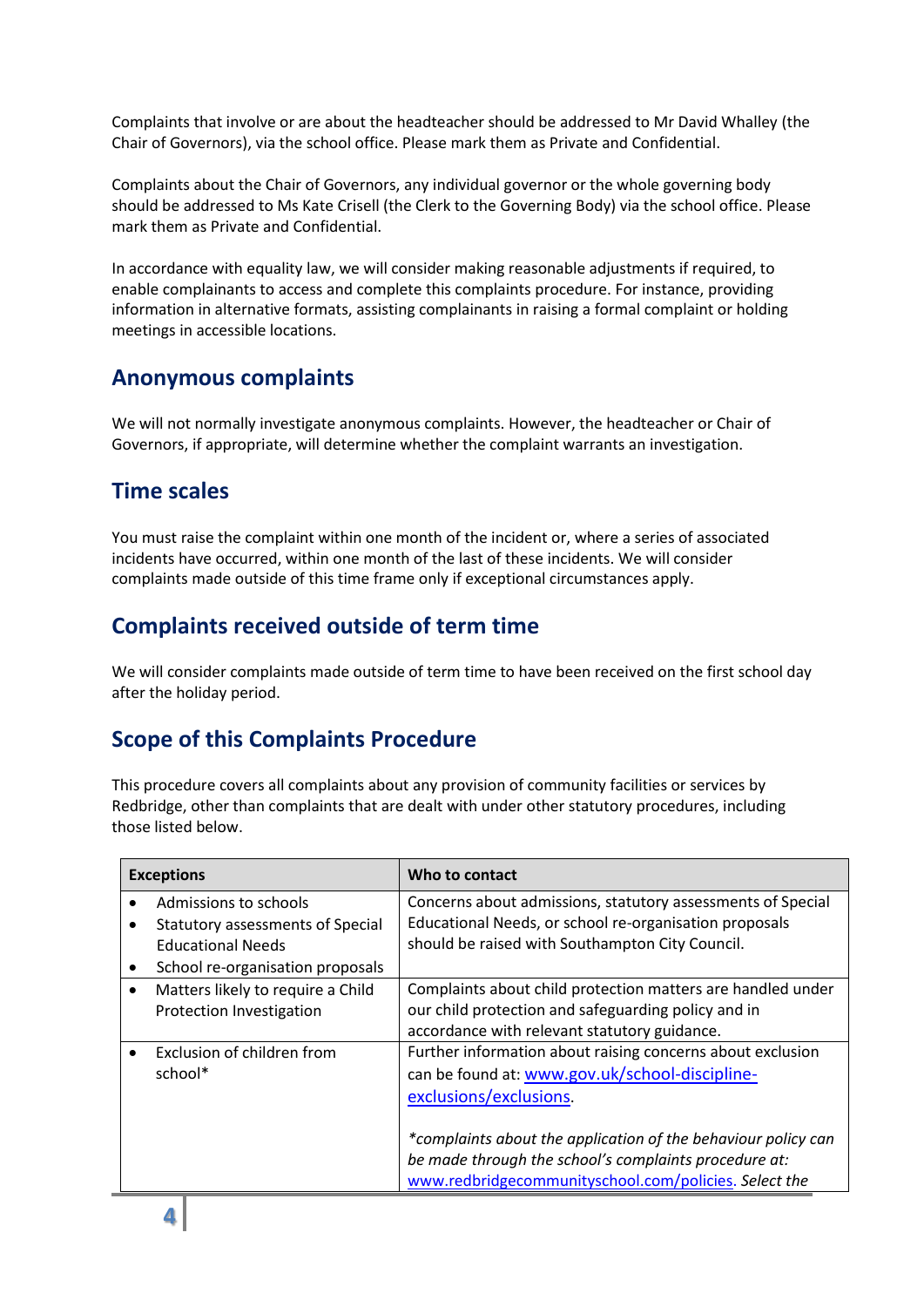| <b>Exceptions</b> |                                                                                                          | Who to contact                                                                                                                                                                                                                                                                                                                    |
|-------------------|----------------------------------------------------------------------------------------------------------|-----------------------------------------------------------------------------------------------------------------------------------------------------------------------------------------------------------------------------------------------------------------------------------------------------------------------------------|
|                   |                                                                                                          | policy titled 'Attendance, Behaviour, Student Access & Anti-<br>Bullying".                                                                                                                                                                                                                                                        |
|                   | Whistleblowing                                                                                           | We have an internal whistleblowing procedure for all our<br>employees, including temporary staff and contractors.                                                                                                                                                                                                                 |
|                   |                                                                                                          | The Secretary of State for Education is the prescribed person<br>for matters relating to education for whistleblowers in<br>education who do not want to raise matters direct with their<br>employer. Referrals can be made at:<br>www.education.gov.uk/contactus.                                                                |
|                   |                                                                                                          |                                                                                                                                                                                                                                                                                                                                   |
|                   |                                                                                                          | Volunteer staff who have concerns about our school should<br>complain through the school's complaints procedure.                                                                                                                                                                                                                  |
| $\bullet$         | Staff grievances                                                                                         | Complaints from staff will be dealt with under the school's<br>internal grievance procedures.                                                                                                                                                                                                                                     |
|                   | Staff conduct                                                                                            | Complaints about staff will be dealt with under the school's<br>internal disciplinary procedures, if appropriate.<br>Complainants will not be informed of any disciplinary action<br>taken against a staff member as a result of a complaint.<br>However, the complainant will be notified that the matter is<br>being addressed. |
|                   | Complaints about services<br>provided by other providers who<br>may use school premises or<br>facilities | Providers should have their own complaints procedure to deal<br>with complaints about service. Please contact them direct.                                                                                                                                                                                                        |
|                   | National Curriculum - content                                                                            | Please contact the Department for Education at:<br>www.education.gov.uk/contactus                                                                                                                                                                                                                                                 |

If other bodies are investigating aspects of the complaint, for example the police, local authority (LA) safeguarding teams or Tribunals, this may impact on our ability to adhere to the timescales within this procedure or result in the procedure being suspended until those public bodies have completed their investigations.

If a complainant commences legal action against Redbridge in relation to their complaint, we will consider whether to suspend the complaints procedure in relation to their complaint until those legal proceedings have concluded.

#### **Resolving complaints**

At each stage in the procedure, Redbridge wants to resolve the complaint. If appropriate, we will acknowledge that the complaint is upheld in whole or in part. In addition, we may offer one or more of the following:

- an explanation
- an admission that the situation could have been handled differently or better
- an assurance that we will try to ensure the event complained of will not recur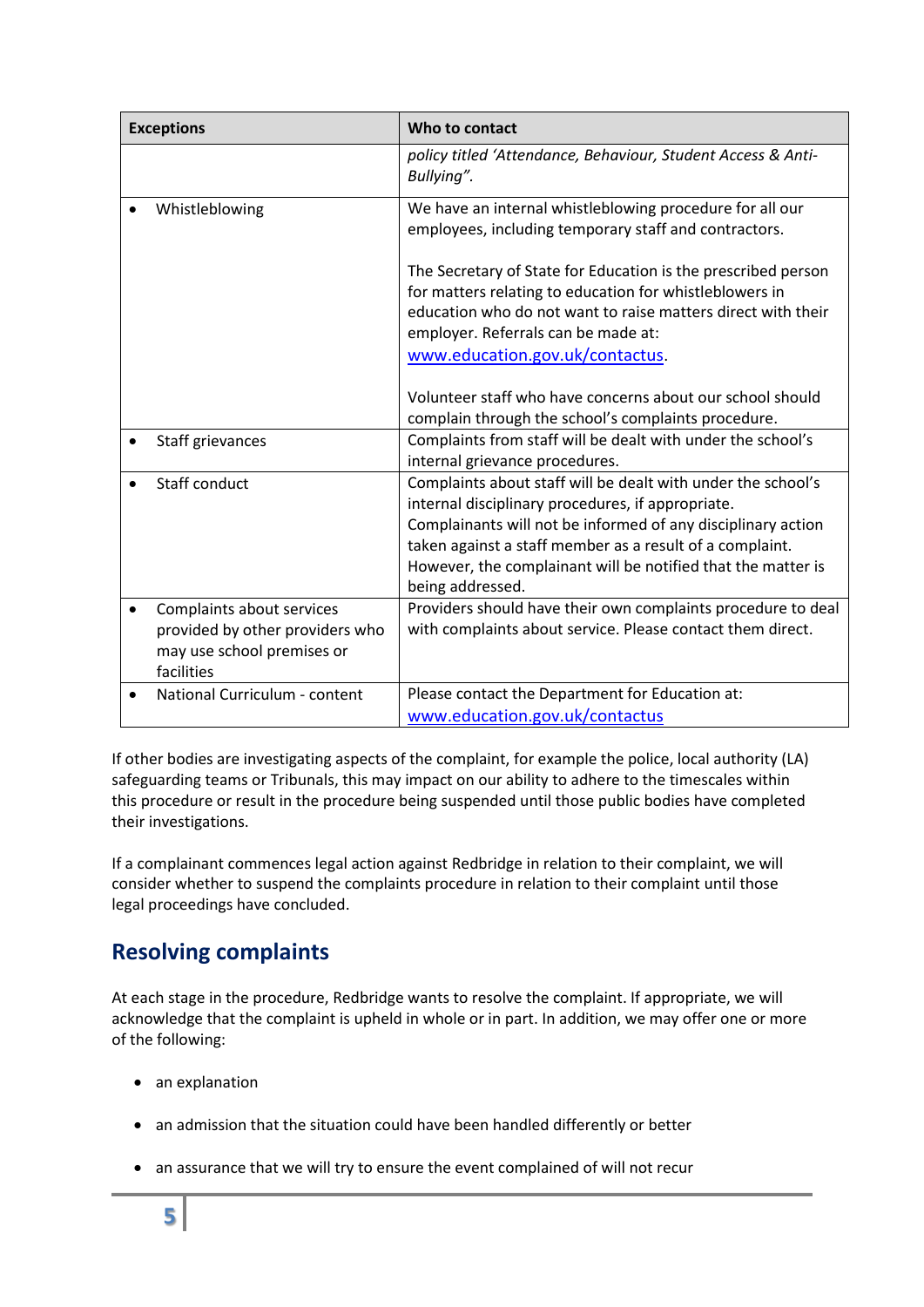- an explanation of the steps that have been or will be taken to help ensure that it will not happen again and an indication of the timescales within which any changes will be made
- an undertaking to review school policies in light of the complaint
- an apology.

#### **Withdrawal of a Complaint**

If a complainant wants to withdraw their complaint, we will ask them to confirm this in writing.

#### **Stage 1**

Formal complaints must be made to the headteacher (unless they are about the headteacher), via the school office. This may only be done, in writing.

The headteacher will decide who within the Senior Management team will deal with the complaint. They will then record the date the complaint is received and will acknowledge receipt of the complaint in writing within 2 school days.

*Note: The headteacher may delegate the investigation to a member of the school's Senior Management team but not the decision to be taken.*

During the investigation, the headteacher (or investigator) will:

- if necessary, interview those involved in the matter and/or those complained of, allowing them to be accompanied if they wish
- keep a written record of any meetings/interviews in relation to their investigation.

At the conclusion of their investigation, the member of the Senior Management team will provide a formal written response within 5 school days of the date of receipt of the complaint.

If the member of the Senior Management team is unable to meet this deadline, they will provide the complainant with an update and revised response date.

The response will detail any actions taken to investigate the complaint and provide a full explanation of the decision the headteacher has made and the reason(s) for it. Where appropriate, it will include details of actions Redbridge will take to resolve the complaint.

The member of the Senior Management Team will advise the complainant of how to escalate their complaint should they remain dissatisfied with the outcome of Stage 1.

If the complaint is about the headteacher, or a member of the governing body (including the Chair or Vice-Chair), a suitably skilled governor will be appointed to complete all the actions at Stage 1.

Complaints about the Chair of Governors or member of the governing body must be made to the Clerk, via the school office.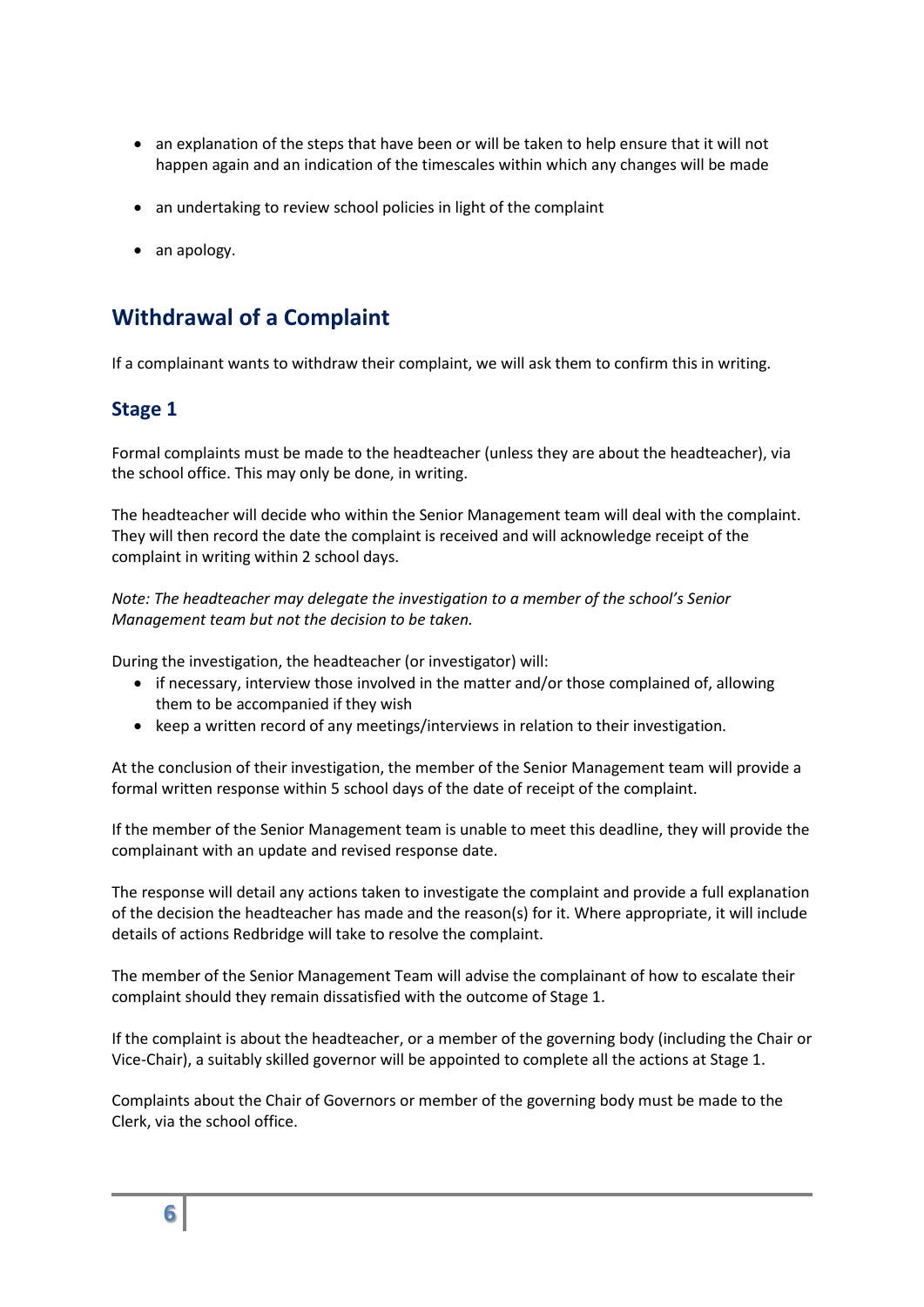If the complaint is:

- jointly about the Chair and Vice Chair or
- the entire governing body or
- the majority of the governing body

Stage 1 will be considered by an independent investigator appointed by the governing body. At the conclusion of their investigation, the independent investigator will provide a formal written response.

#### **Stage 2**

If the complainant is dissatisfied with the outcome at Stage 1 and wishes to take the matter further, they can escalate the complaint to Stage 2 – a letter to the Chair of Governors. This is the final stage of the complaints procedure.

A request to escalate to Stage 2 must be made in writing to the Chair of Governors, via the school office, within 5 school days of receipt of the Stage 1 response.

The Chair of Governors will record the date the complaint is received and acknowledge receipt of the complaint in writing within 2 school days.

Requests received outside of this time frame will only be considered if exceptional circumstances apply.

The Chair of Governors will then conduct an investigation regarding the complaint and will reply, in writing, within 5 working days.

The Chair of Governors will consider the complaint and the investigation that has occurred. The Chair of Governors can:

- uphold the complaint in whole or in part
- dismiss the complaint in whole or in part.

If the complaint is upheld in whole or in part, the Chair of Governors will:

- decide on the appropriate action to be taken to resolve the complaint
- where appropriate, recommend changes to the school's systems or procedures to prevent similar issues in the future.

The letter to the complainant will include details of how to contact the Department for Education if they are dissatisfied with the way their complaint has been handled by Redbridge.